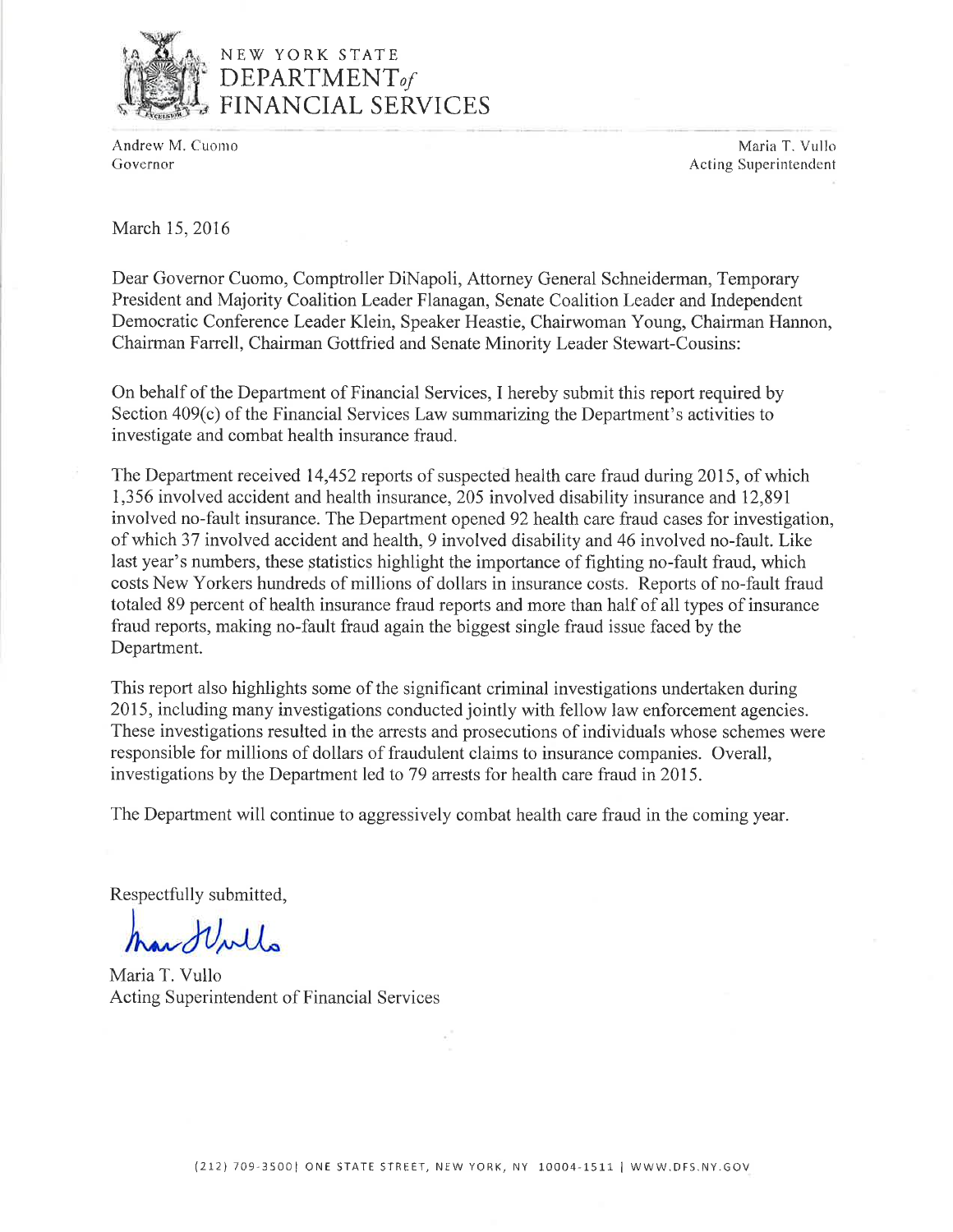

# **Investigating and Combating Health Insurance Fraud**

**Report** 

March 15, 2016

Maria T. Vullo Acting Superintendent New York State Department of Financial Services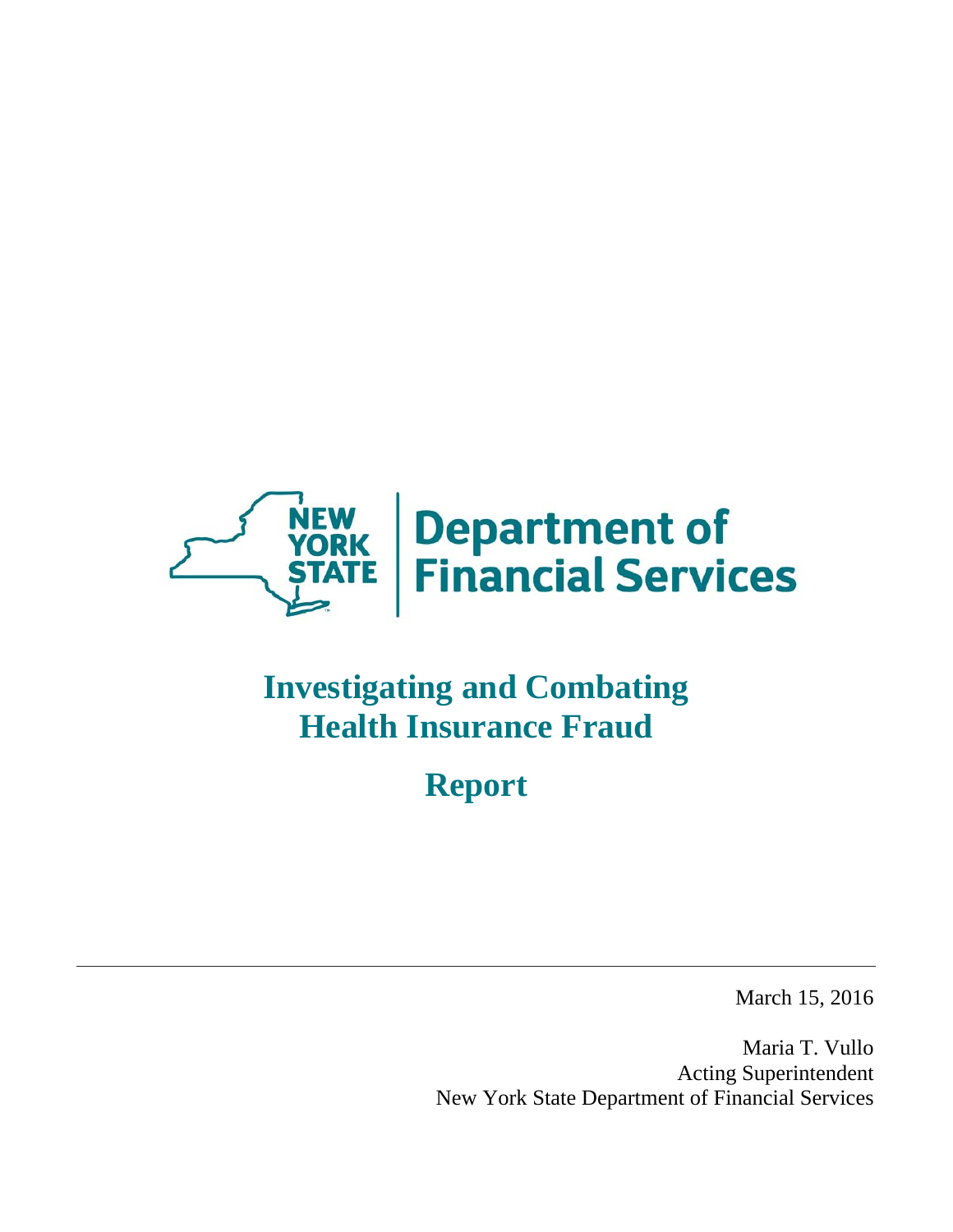# **Table of Contents**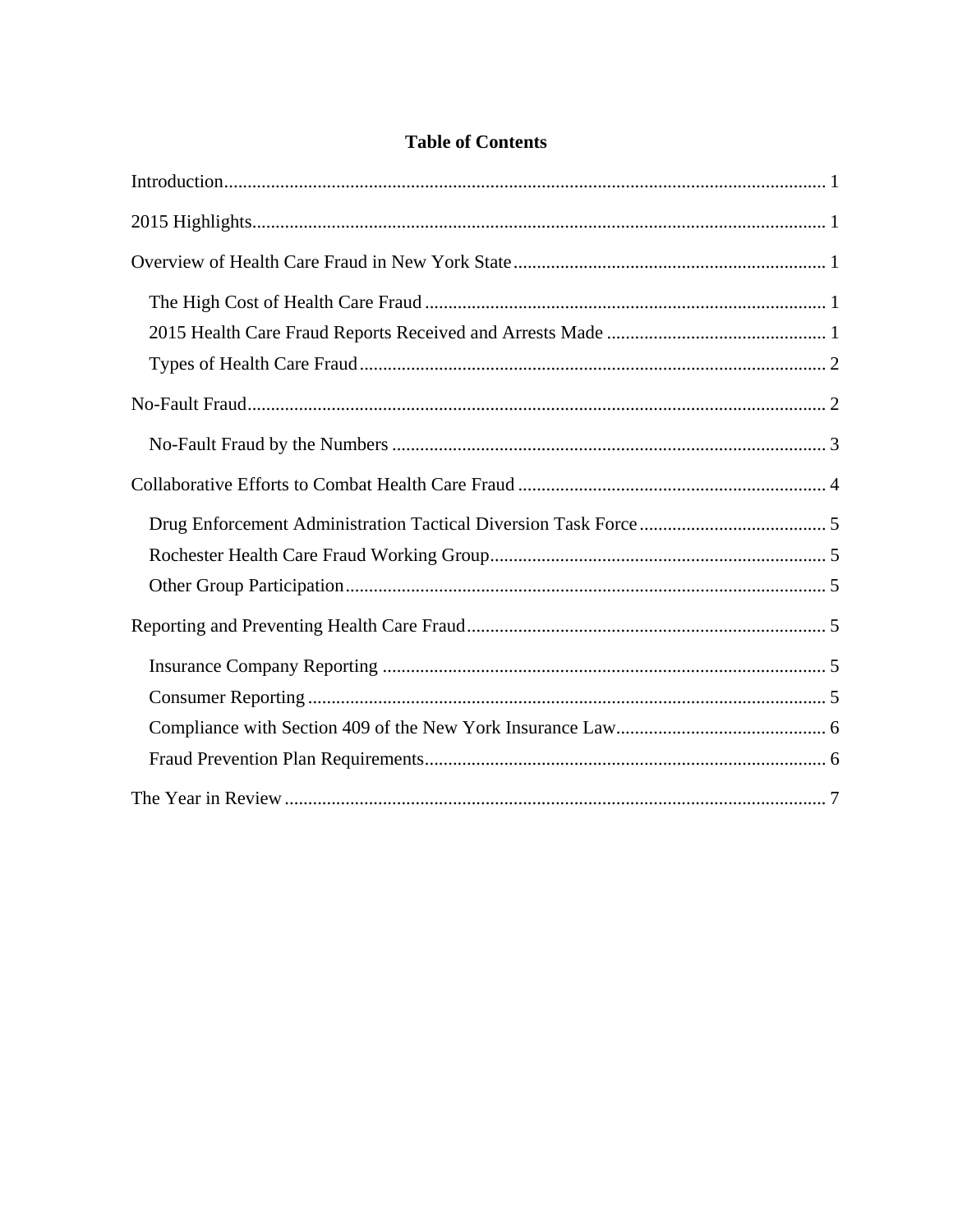# **Introduction**

This report, required under Section 409(c) of the Financial Services Law, summarizes the 2015 activities of the Department of Financial Services in combating health insurance fraud.

## **2015 Highlights**

The Department's Insurance Frauds Bureau (Bureau) investigates and combats health care fraud, which affects three major types of insurance: accident and health, private disability, and no-fault. The Bureau is headquartered in New York City, with an office in Garden City and five offices across upstate New York: Albany, Syracuse, Rochester, Buffalo, and Oneonta. The Bureau, working with DFS regulated entities, has a longstanding commitment to combating insurance fraud and strives to serve the people of New York State. Highlights of the Department's efforts in combating health care fraud in 2015 include the following:

- The Bureau opened 92 health care fraud investigations in 2015 that resulted in 79 arrests;
- The Bureau received 14,452 reports of suspected health care fraud: 12,891 no-fault reports, 1,356 accident and health insurance reports, and 205 disability insurance reports;<sup>1</sup>
- Reports of suspected no-fault fraud accounted for 57% of the total reports received.

### **Overview of Health Care Fraud in New York State**

### **The High Cost of Health Care Fraud**

Health care fraud is a costly and pervasive drain on the national health care system. Experts agree that the costs of health care fraud are exorbitant: the National Health Care Anti-Fraud Association estimates that losses due to health care fraud are in the tens of billions of dollars each year. Combating fraud and abuse helps reduce the escalating costs of health care in the United States.

### **2015 Health Care Fraud Reports Received and Arrests Made**

The Department received 14,452 reports of suspected health care fraud during 2015—1,356 involved accident and health insurance, 205 involved disability insurance, and 12,891 involved no-fault. The Department opened 92 health care fraud cases for investigation. Of those, 37 involved accident and health insurance, 9 involved disability insurance, and 46 involved no-fault insurance. Department investigations resulted in 79 arrests in 2015.

### **Types of Health Care Fraud**

 $\overline{a}$ 

Health care fraud affects three major types of insurance: accident and health, private disability, and no-fault. The more common types of health care fraud include:

• Prescription drug diversion and misuse;

<sup>&</sup>lt;sup>1</sup> Section 405 of the New York Insurance Law requires insurers to report suspected fraud to the Department.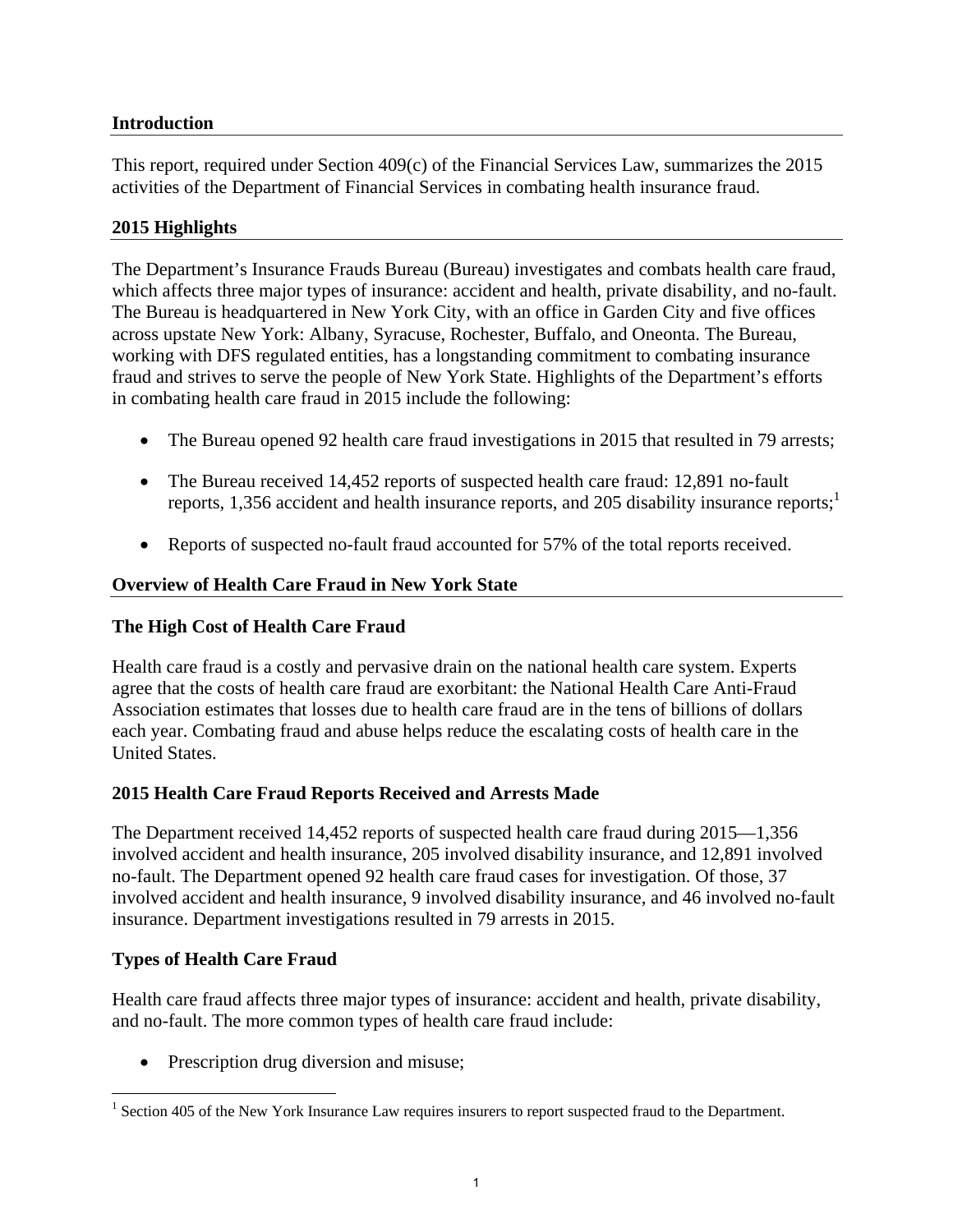- Medical identity fraud;
- Billing for services that were never rendered and products that were not provided;
- Billing for more expensive procedures or services than were actually provided, commonly known as upcoding;
- Performing medically unnecessary treatments and expensive diagnostic tests for the sole purpose of generating insurance payments;
- Misrepresenting non-covered treatments as medically necessary covered treatments, for example billing a cosmetic nose surgery as a deviated septum repair, to obtain insurance payments;
- Unbundling—billing as if each step of a procedure were a separate procedure;
- Staging or causing auto accidents;
- Filing no-fault claims for nonexistent injuries;
- Filing false or exaggerated medical disability claims;
- Staging slip-and-fall accidents;
- Accepting kickbacks for patient referrals.

In 2015, the Department received numerous allegations of medical providers billing for services not rendered and prescribing unnecessary durable medical equipment. In addition, reports of prescription drug diversion and misuse, as well as allegations of disability fraud, remained persistent issues.

# **No-Fault Fraud**

No-fault fraud accounts for the majority of health care fraud reported, and combating no-fault fraud is one of the Department's highest priorities. In 2015, the Bureau continued to work with the insurance industry, prosecutors, and law enforcement on investigations ranging from small, non-organized staged accidents and jump-ins, to complex investigations involving medical mills and unscrupulous health care providers who fraudulently billed insurers under the no-fault system. These large-scale investigations require the use of sophisticated investigative techniques, including court-ordered wiretaps, as well as undercover officers to infiltrate highly organized nofault rings.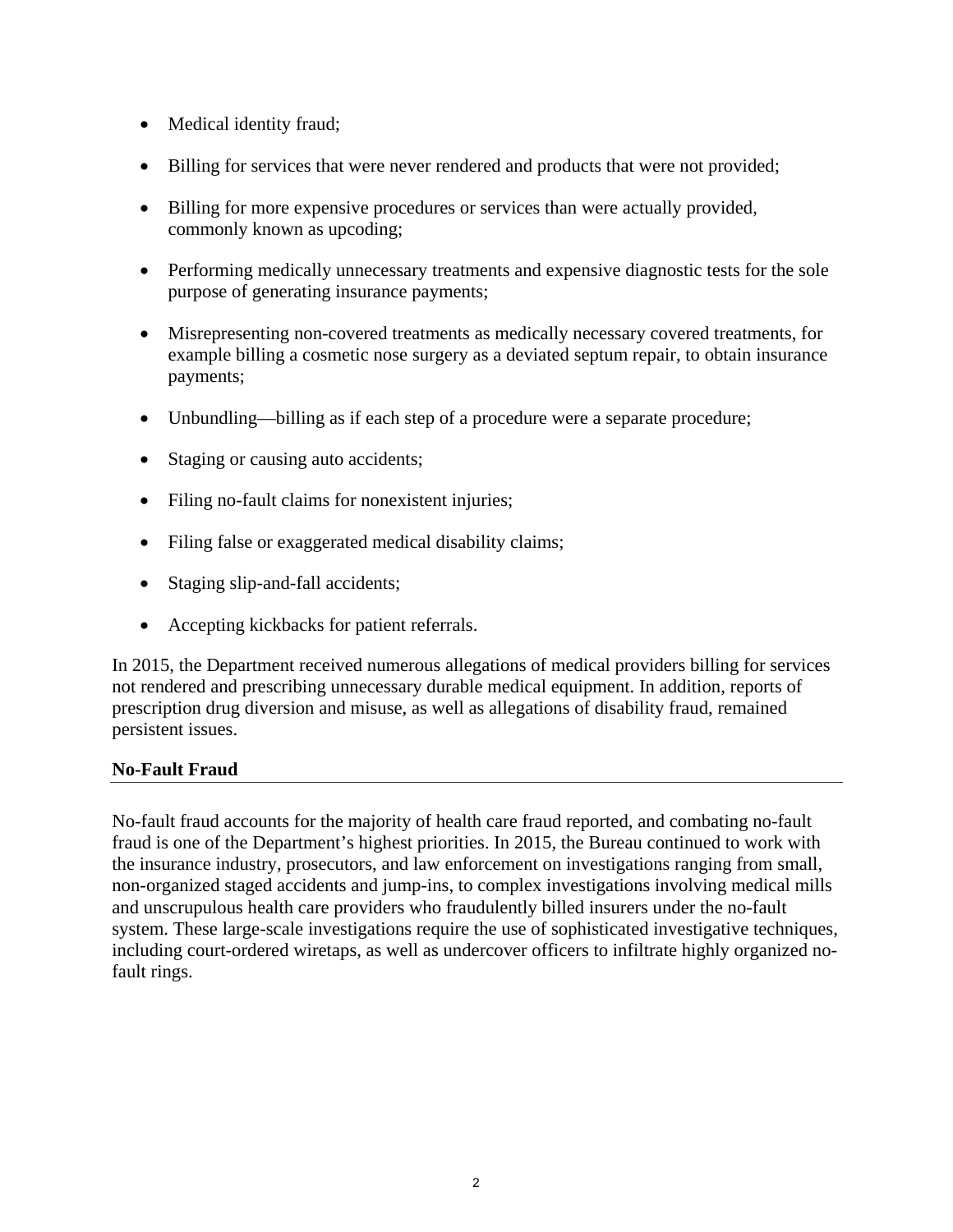As shown in Figure 1 below, suspected no-fault fraud reports accounted for 57% of all fraud reports received by the Department in 2015**.** 



**Figure 1. Number of Suspected Fraud Reports Received Compared with Number of Suspected No-Fault Reports Received 2011 - 2015**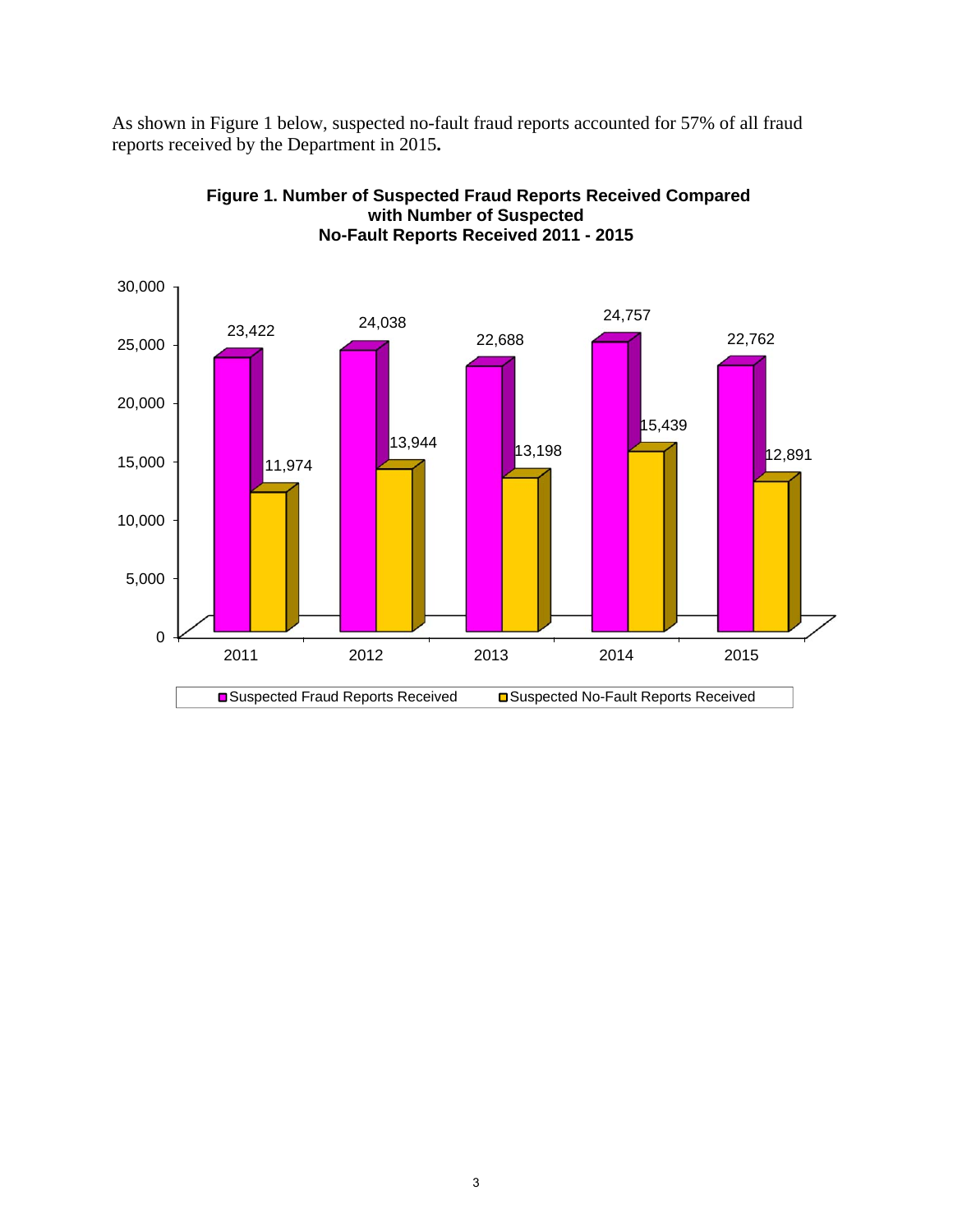As shown in Figure 2 below, the number of suspected no-fault fraud reports accounted for 89% of all health care fraud reports received in 2015 and at least 85% of all health care fraud reports received since 2008.



# **Figure 2. Number of All Suspected Health Care Fraud Reports Received Compared with Suspected No-Fault Fraud Reports Received 2011 - 2015**

### **Collaborative Efforts to Combat Health Care Fraud**

Department investigators work closely with the insurance industry and law enforcement agencies at the federal, state and local levels to combat health care fraud schemes. The Department is a member of ten task forces and working groups designed to foster cooperation and communication among the many law enforcement agencies involved in combating health care fraud. Those task forces and working groups include the following:

- Western New York Health Care Fraud Task Force
- Central New York Health Care Fraud Working Group
- Rochester Health Care Fraud Working Group
- FBI New York Health Care Fraud Task Force/Medicare Fraud Strike Force
- New York Anti Car Theft and Fraud Association
- National Insurance Crime Bureau Working Group
- High Intensity Drug Trafficking Area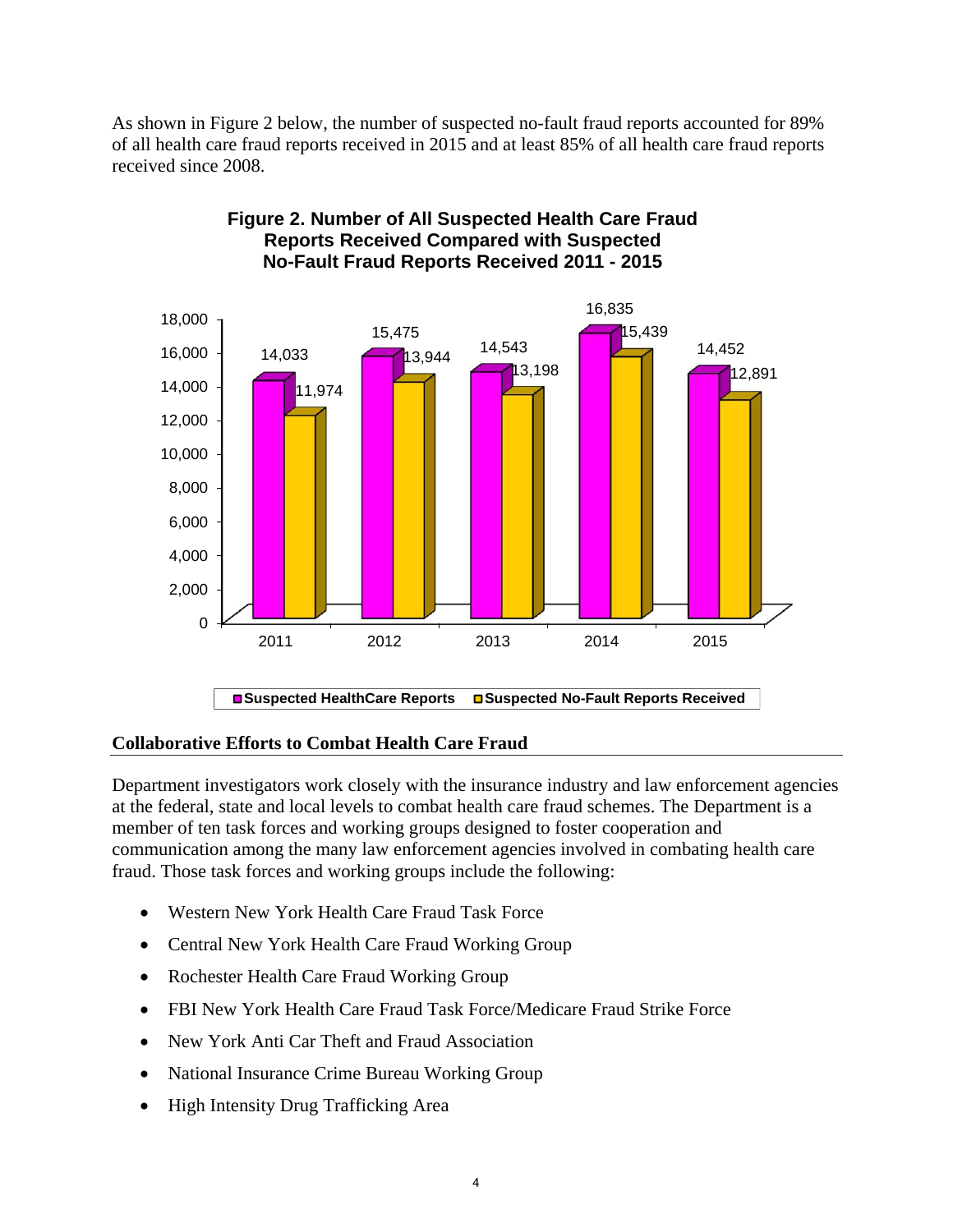- Drug Enforcement Administration Tactical Diversion Task Force (Upstate/Downstate)
- Suffolk County District Attorney's Office Insurance Crime Bureau
- New York Alliance Against Insurance Fraud

Participation provides the opportunity for joint investigations, intelligence gathering, effective use of resources and the study of trends. Several of the Department's investigators have been assigned to those groups and partner with other group members investigating cases involving health care fraud. One example of these successful collaborations is the Drug Enforcement Administration Tactical Diversion Task Force, which investigates organized drug diversion schemes, "doctor shopping," and forgery of controlled-substance prescriptions. Successful investigations by the combined Upstate/Downstate Task Force resulted in 30 arrests in 2015. The Department assigns one investigator full time to each of the Upstate and Downstate offices of the Task Force. As a result of an investigation by the Downstate Office of the Task Force, a physician's assistant was sentenced to 11 years in prison and a fine of \$1.8 million. He pleaded guilty to conspiracy to distribute oxycodone for prescribing more than 125,000 pills to individuals with no medical condition warranting prescriptions. He will also forfeit \$1,870,680 in proceeds from the scheme and spend three years in supervised release after serving the imposed jail time. In another investigation involving the Downstate Task Force, an internist was arrested for selling 26 prescriptions for oxycodone and other medications to carefully chosen "patients" with no medical need for the medications.

# **Reporting and Preventing Health Care Fraud**

# **Insurance Company Reporting**

Under Section 405 of the New York Insurance Law, insurers are required to report suspected fraud to the Department. The Department has a web-based case management system, known as the Fraud Case Management System ("FCMS"), which allows insurers to submit reports of suspected fraud electronically. In 2015, insurers electronically submitted approximately 96 percent of the 22,762 fraud reports that the Department received.

The benefits of the FCMS to insurers include automatic acknowledgment of receipt of fraud reports and notification of case assignments and eventual case disposition. Insurers also benefit from on-line help screens and an on-line manual of operations, as well as search and crossreference features.

# **Consumer Reporting**

The Department encourages consumers to report suspected fraud and maintains a toll-free hotline to facilitate reporting. The Department recorded an average of 17 calls per week in 2015. The "Consumers" section of the Department's website includes a link to a fraud report form and instructions for how to report fraud to the Department.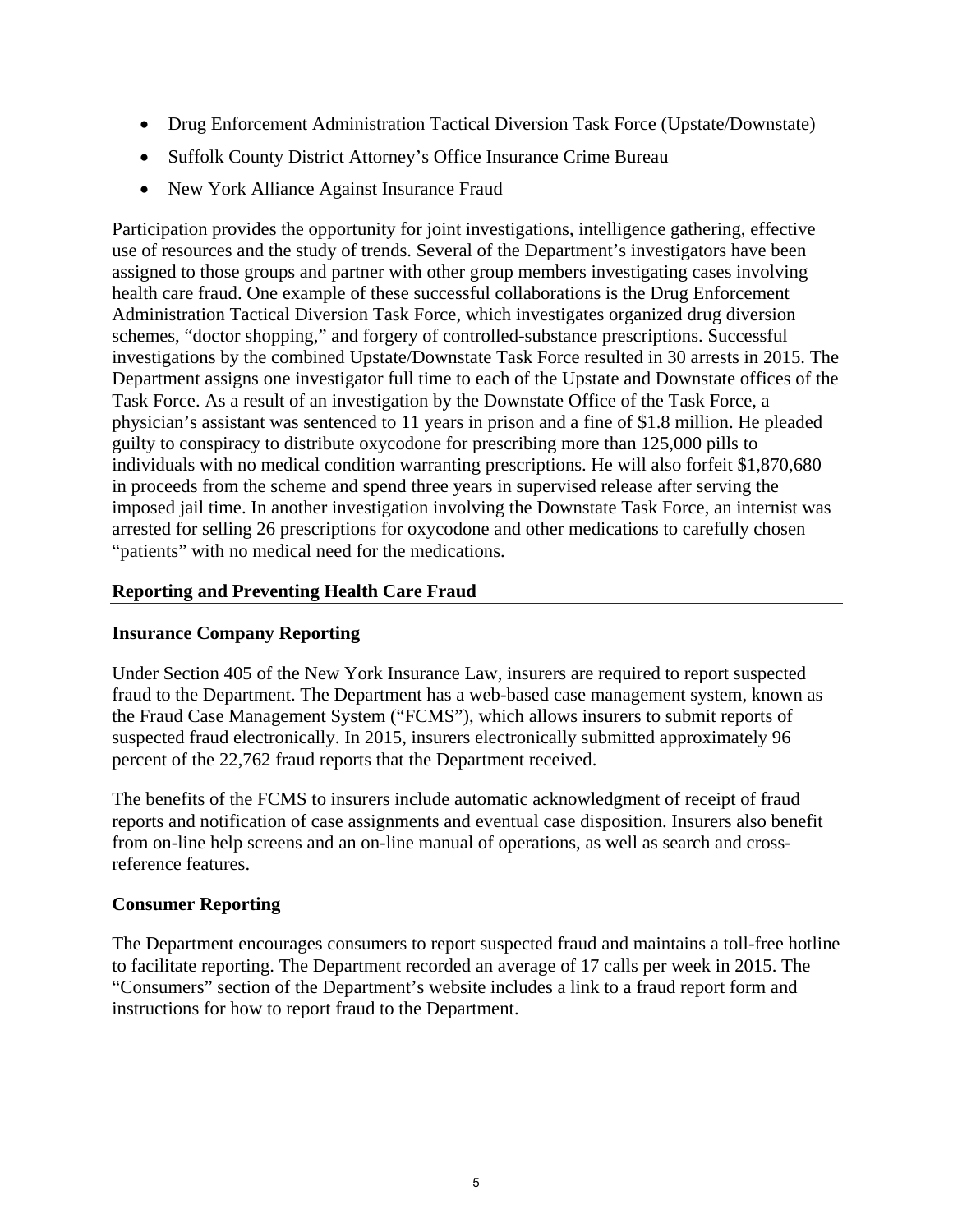# **Compliance with Section 409 of the New York Insurance Law**

Section 409 of the New York Insurance Law requires insurers that write at least 3,000 individual accident and health, workers' compensation, or automobile policies, or group policies that cover at least 3,000 individuals issued or issued for delivery annually in New York, to submit to the Department a Fraud Prevention Plan for the detection, investigation, and prevention of insurance fraud. Licensed health maintenance organizations (HMOs) with at least 60,000 enrollees also must submit a Fraud Prevention Plan. Plans must provide for a full-time Special Investigations Unit (SIU), as well as specific staffing levels within the SIU.

In 2015, there were 63 insurer SIUs dedicated to investigating health care fraud in New York State. Those SIUs were housed within accident and health insurers, HMOs, life insurers, nonprofit medical, and dental indemnity and health service corporations. In addition, 13 property and casualty insurers with approved SIUs reported writing accident and health insurance business during 2015.

Health and life insurers reported \$332 million in savings resulting from SIU investigations in 2014 (the most recent year for which data are available). Health and life insurers reported \$37 million in recoveries from SIU investigations. In addition, three property and casualty insurers writing accident and health insurance reported \$89,446 in savings.

The Department monitors insurer compliance with Section 409 through the analysis of data provided by insurers in annual SIU Reports. The Department may perform field examinations of insurer SIUs to assess compliance with Section 409, other sections of Article 4 of the New York Insurance Law, and Regulation 95.

Section 409 specifies information that must be included in Fraud Prevention Plans. For example, a Plan must provide for an SIU separate from claims and underwriting, and must include details regarding the staffing and other resources dedicated to the SIU. To be designated an SIU investigator, individuals must meet certain educational and/or professional experience criteria enumerated in Section 409 and Department Regulation 95.

Section 409 and Regulation 95 also require the following information and/or procedures to be included in all Fraud Prevention Plans:

- Interface of SIU personnel with law enforcement and prosecutorial agencies;
- Coordination with other units of the insurer for the investigation and initiation of civil actions based on information received by or through the SIU;
- Development of a 'fraud detection and procedures' manual to assist in the detection and elimination of fraudulent activity;
- Objective criteria for the level of staffing and resources devoted to the SIU;
- In-service training of investigative, claims, and underwriting personnel in identification and evaluation of insurance fraud;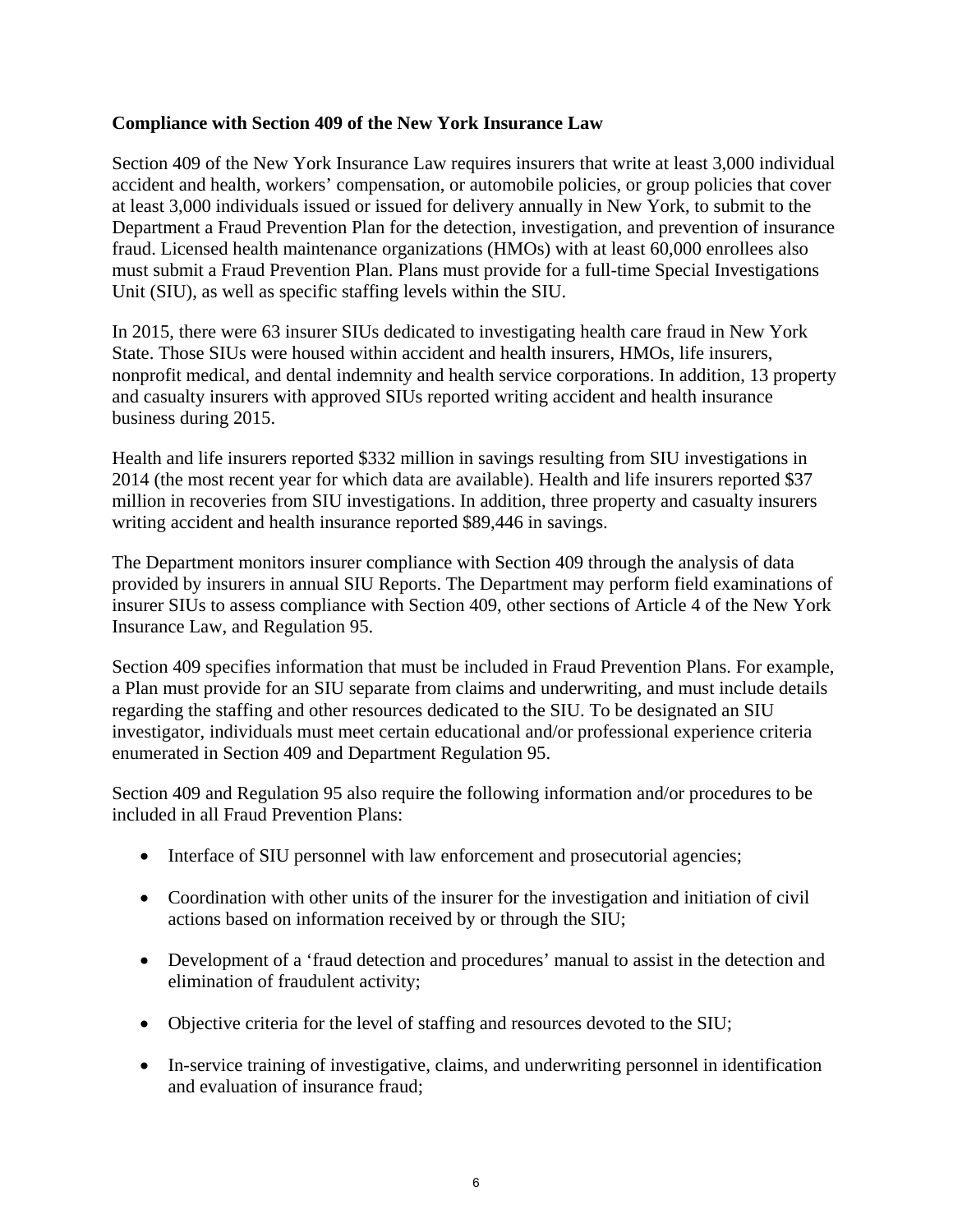Development of a public awareness program focused on the cost and frequency of insurance fraud and the methods by which the public can assist in preventing fraud.

## **Public Awareness Programs**

New York Insurance Law requires that Fraud Prevention Plans address insurers' efforts to increase public awareness of the cost and frequency of fraudulent activities and the methods of preventing fraud. The New York Alliance Against Insurance Fraud and the National Health Care Anti-Fraud Association carry out advertising campaigns via newspapers, radio, television, and billboards targeting insurance consumers on behalf of HMOs and insurers of health products. The National Health Care Anti-Fraud Association conducted public awareness programs for HMOs and insurers of health products on behalf of 19 entities with Fraud Prevention Plans on file. There were 36 HMOs, health insurers, or health insurer groups (an organization comprising affiliated insurers) with Fraud Prevention Plans on file that participated in the New York Alliance Against Insurance Fraud program. In addition, several individual insurance companies have ongoing programs to heighten awareness and reduce public tolerance for insurance fraud. As a result, these anti-fraud messages reach millions of New Yorkers each year.

## **Electronic Submission of Fraud Prevention Plans**

The Department developed a secure online portal application for the submission of insurer Fraud Prevention Plans in 2013. Insurers now submit Fraud Prevention Plans to the Department electronically.

# **The Year in Review**

Some of the major health care fraud investigations conducted by the Bureau during the past year are summarized below.

- Ten defendants were arrested for orchestrating and participating in a series of staged accidents and "jump-ins." Many of these defendants allegedly agreed to participate in staged accidents for upfront payments or in expectation of monetary settlements from bodily injury lawsuits. They submitted a total of \$137,000 in medical claims for nonexistent injuries. The joint investigation was conducted with the Manhattan District Attorney's Office Rackets Bureau and the NYPD's Fraudulent Collision Investigation Squad.
- Five suspects were arrested on charges stemming from their alleged participation in an insurance fraud scheme involving a staged auto accident. After an insurance company filed a report of suspected fraud, the Bureau initiated an investigation and interviewed the suspects, who admitted they were offered and accepted cash to be parties to a staged accident that one of the scammers set up with an unsuspecting motorist. Each of the participating passengers then sought treatment for nonexistent injuries, filed fraudulent no-fault claims and retained legal counsel to file a bodily-injury lawsuit in an effort to collect a monetary settlement. The insurance company was billed a total of \$289,848 for fake injuries, but as a result of the investigation, only paid \$1,045. The investigation was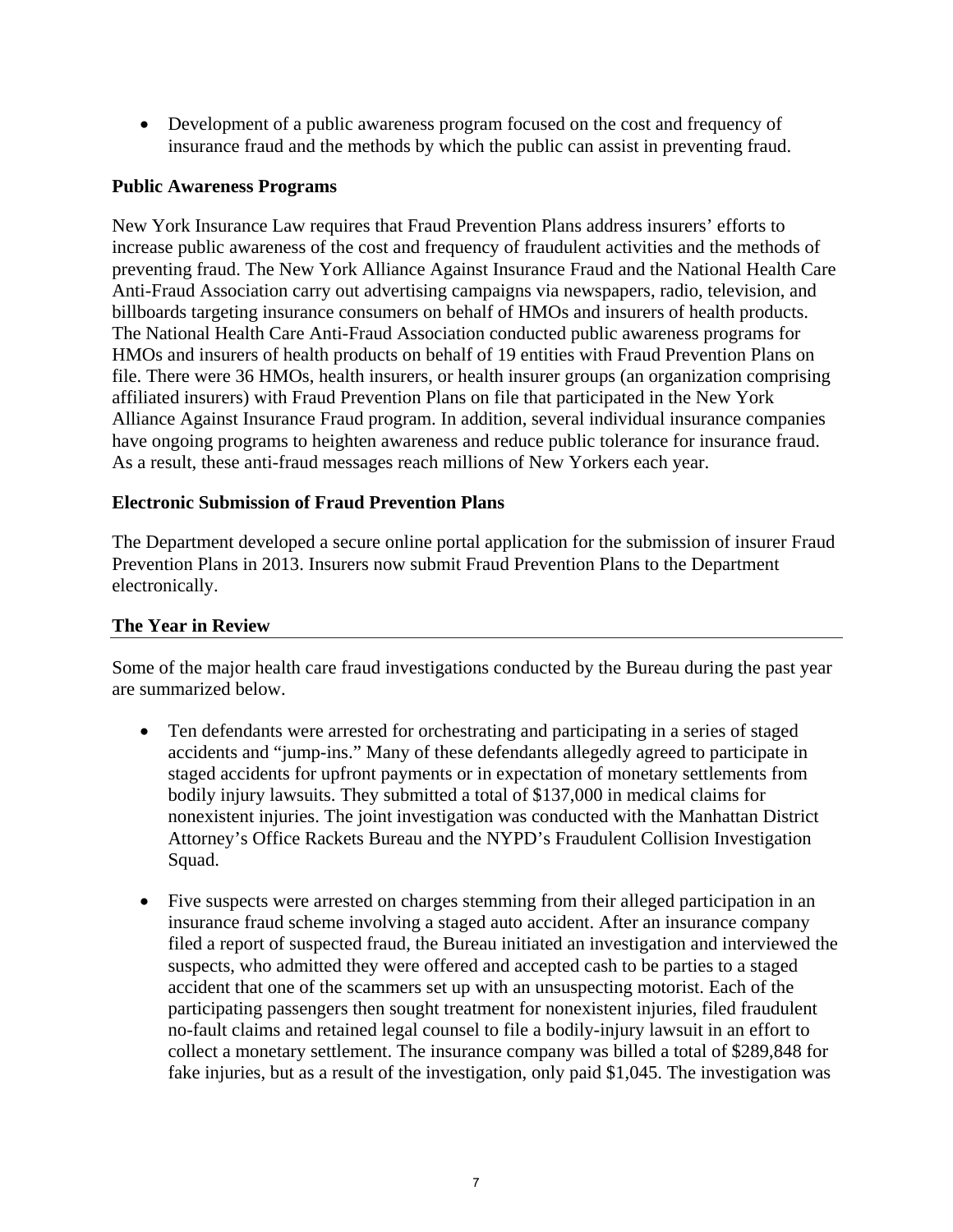conducted jointly with the NYPD with the assistance of National Insurance Crime Bureau and the insurance company.

- An internist who practiced medicine in New York for 19 years, including examining pilots to certify their physical and mental well-being, was arrested for selling 26 prescriptions for oxycodone and other medications to a group of carefully chosen "patients" with no legitimate need for the medications. He then submitted fraudulent bills to insurers for services that were never rendered. The investigation was conducted by the Drug Enforcement Administration Tactical Diversion Task Force, which included the Special Narcotics Prosecutor's Prescription Drug Investigation Unit, the NYPD, the New York State Health Department's Bureau of Narcotic Enforcement, and the National Insurance Crime Bureau.
- An insurer reported to the Bureau that it had received a credentialing application for a licensed psychologist working at a counseling center that included a copy of her educational degrees and a psychologist license from the New York State Education Department. The insurer checked with the Education Department and learned that the license was fraudulent, a fact that was confirmed in an investigation by the Bureau. Investigators interviewed the owner of the counseling center, who verified that the defendant had provided the reported documents, was seeing patients, and had been paid for her services. Investigators interviewed the defendant, who admitted that she was not licensed. The State Police and the Bureau executed a search warrant at the defendant's home and obtained laptops and other relevant documents. She was arrested and charged with forgery and related crimes.
- A former pharmacy owner plead guilty to grand larceny, after his arrest for submitting fraudulent claims to Medicaid and the New York State Health Insurance Program that used the names of physicians who had not issued the prescriptions. In one instance the alleged prescribing doctor was deceased. The plea anticipates a sentence of a three-year conditional discharge, contingent upon the defendant paying full restitution on the sentence date as follows: \$137,459 to the New York State Department of Civil Service and \$94,460 to the New York State Department of Health. A joint investigation with the Comptroller's Office and the Nassau County District Attorney's Office.
- An insurance company suspected that one of its policyholders had submitted fraudulent claims and reported the suspected fraud to the Bureau. Bureau investigators learned that the suspect was employed at a dental practice until she was discharged on suspicion of fraudulent billing. Records showed that she had submitted claims to the insurer in the names of her husband and children for dental work purportedly performed by her employer and had arranged to have the reimbursement checks forwarded directly to her. None of the work for which she filed claims was ever performed. She was arrested and charged with submitting fraudulent bills totaling an estimated \$44,173. The Bureau worked with the Manhattan District Attorney's Office to secure the indictment.